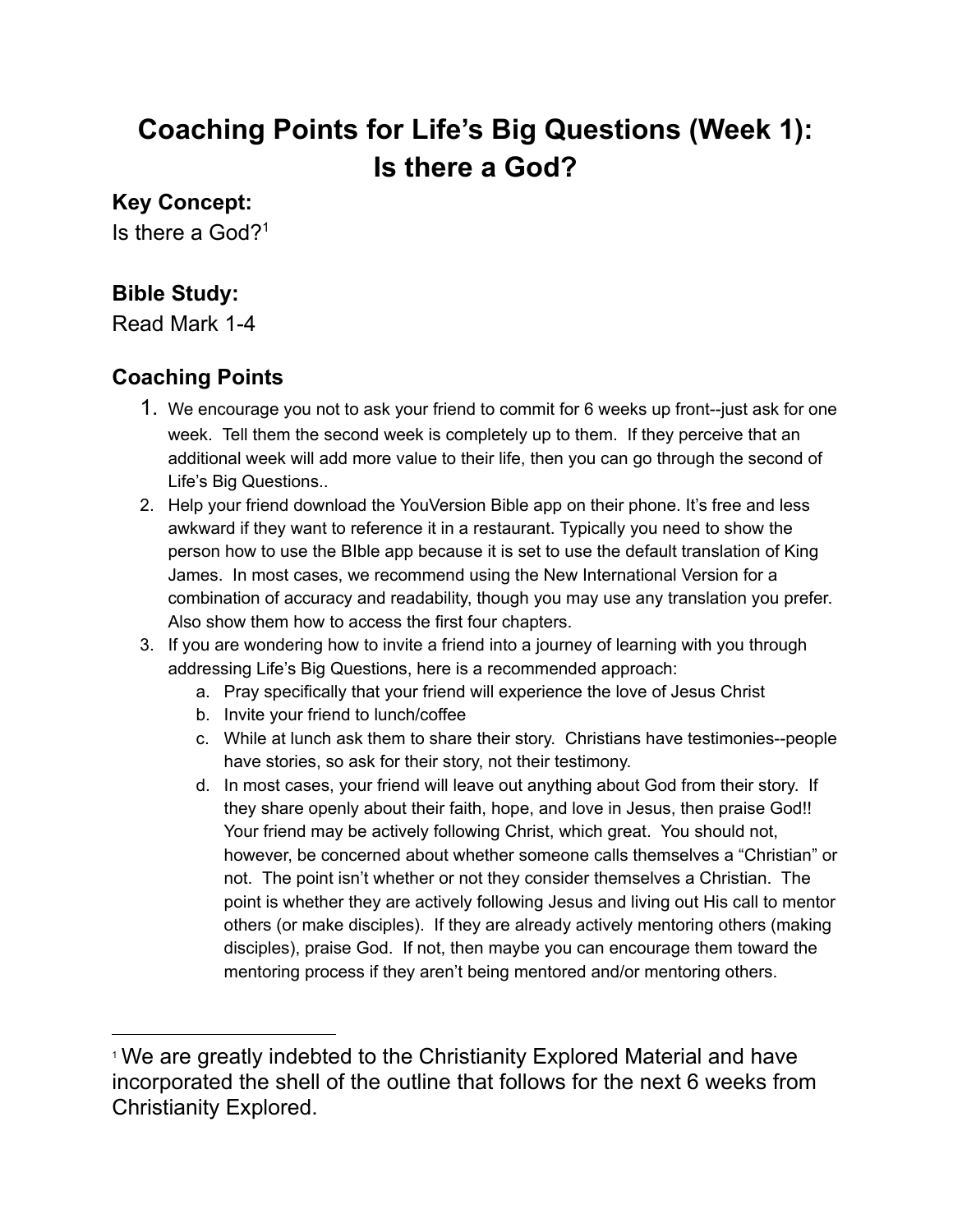- e. If your friend leaves out anything about God in their story, then say, "I"m convinced we're all on a journey that has many different aspects. There is an intellectual aspect to our journey that is shaped by school. There is a health and fitness part of our journey that is shaped by sports and working out and eating. What about the spiritual aspect of your journey? Did you go to church growing up? From here, you'll find out their spiritual past.
	- i. KEY PT: Bridge the past into the present by asking, "Tell me how your upbringing shapes your spiritual journey now? Do you feel close to God or far from God right now?
	- ii. Based on their answers, you can invite them into a mentoring group or to walk through the Life's Big Questions Journey with you over lunch or coffee.
	- iii. If you are inviting them to journey with you through Life's Big Questions, make sure you do so humbly, as a learner. You don't come with all the answers. Rather, you come as one ready to learn yourself. Your friend has been through life experiences you haven't. They have learned things you have not and have thoughts and questions that will greatly help you if you come in as one who is *always* on a journey of learning from everyone around you. Make sure they see and hear a humble approach to a journey of learning, together..
- 4. At the end of this document, you will find a one page outline, which you may or may not need. Once you have a friend to take through this, one option is to have your friend read the material on Life's Big Questions in advance and then you simply talk through it with them over lunch. Alternatively, you may prefer to have the discussion be more free flowing and not as tied to the material. In that event, simply have them read the chapters in Mark in advance of your time with your friend and you can steer the discussion as much or as little as you like toward the content provided.
- 5. If at all possible, have them read the word of God themselves in Mark. In rare cases, people will object, and that is fine. You can journey together without the book of Mark, but it is preferable if they will read Mark because of the power of the word of God to transform lives.
- 6. Think of struggles that you have had in relating to God and share those when you are at lunch as a way of connecting with your friend when you begin.
- 7. For the Bono analogy, if your friend hasn't read the material in advance, feel free to pick any really famous person that you like.
- 8. Move Through Exhibits A-C fairly quickly. If you don't cover one, don't worry about it. Make sure, however, that you cover Exhibit D on Jesus Power and Authority to Forgive Sins. Exhibit D is critical.
	- a. When you are discussing Exhibit D (wth the story of the paralytic), ask your friend to think of ways that he/she has built his/her life around things other than God? Share ways that you have done so.